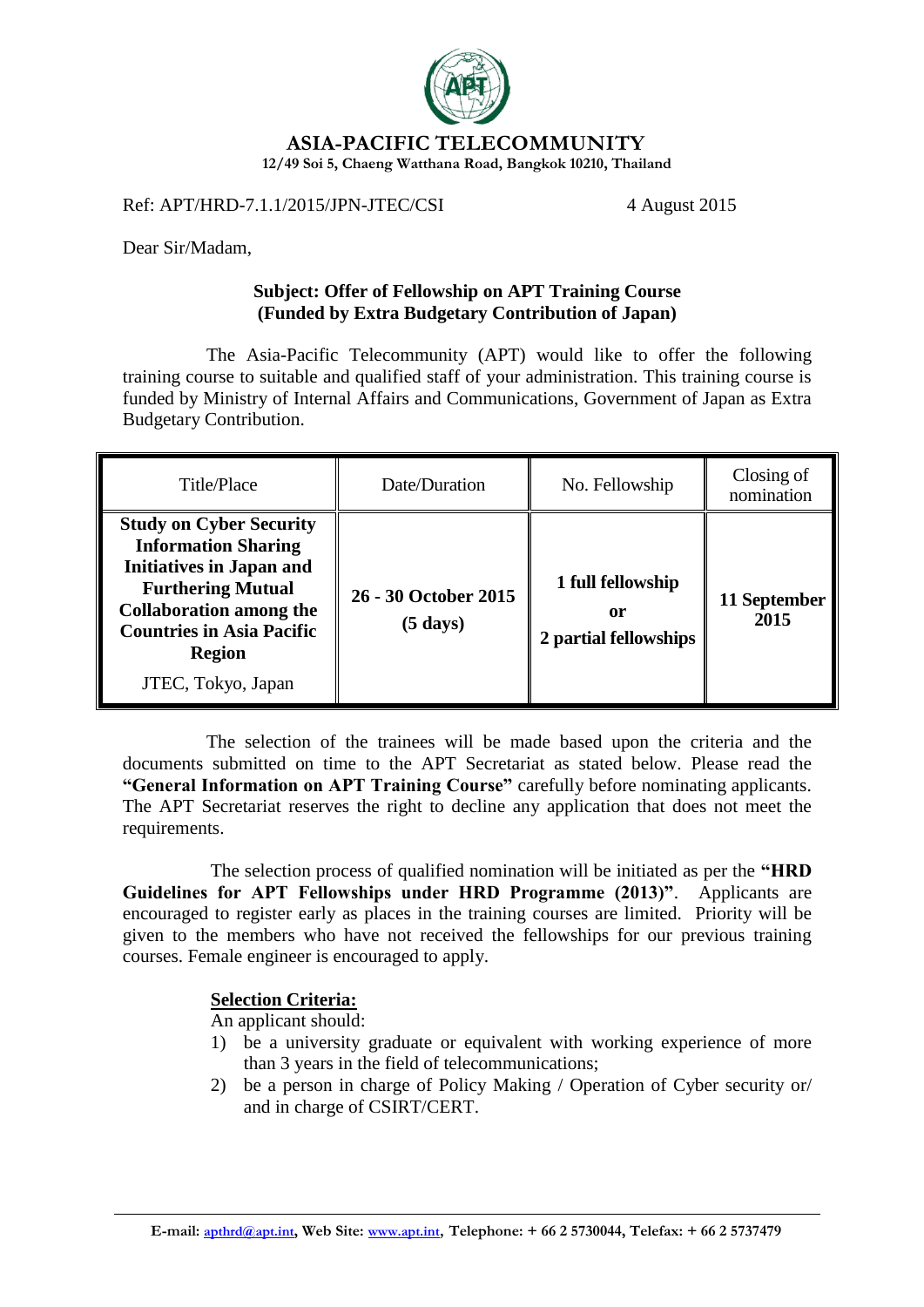- 3) be a technical official in the administration or the regulator of telecommunications or be an engineer in the telecommunication operators;
- 4) be under 45 years of age;
- 5) not be serving in the military; and
- 6) meet the requirements set under "Guidelines for APT Fellowships under HRD Programme (2013)".

### **Fellowship (full/partial):**

The APT is pleased to offer your administration one full fellowship or two partial (half) fellowships to the training course. Your administration can select one full fellowship or two partial (half) fellowships when you nominate trainees for the training course. **In the case of two partial fellowships, the first partial fellowship will cover the airfare only and the second fellowship will cover hotel accommodation and pocket allowance.** For further information, please contact the APT Secretariat at **[apthrd@apt.int](mailto:apthrd@apt.int)**.

The above selection criteria will equally apply to both the full fellowship and the partial fellowship.

#### **Required Documents:**

- A. Completed Nomination Form with current photo, and signatures of the Nominee, Direct Supervisor and the APT official contact person (Please note that the APT cannot accept any forms without the signature of the APT contact person.); and
- B. Copy of the nominee's passport with the details and picture page.

The details of the training course such as course outline, support and nomination procedure and nomination form are also attached for your perusal and further action. Only the APT official forms will be used for submission to the APT Secretariat for the programme. All correspondence related to the application should be sent preferably by e-mail to **[apthrd@apt.int](mailto:apthrd@apt.int)** or fax to **+66-2573-7479** before the closing date of the nomination.

#### **Note:**

**If no acknowledgement of receipt has been informed by the APT within one week after your nomination, please contact the APT Secretariat either by phone or fax.**

Thank you very much and I am looking forward to receiving your nomination soon.

Yours sincerely,

OA. Hanyw.

Areewan Haorangsi Secretary General